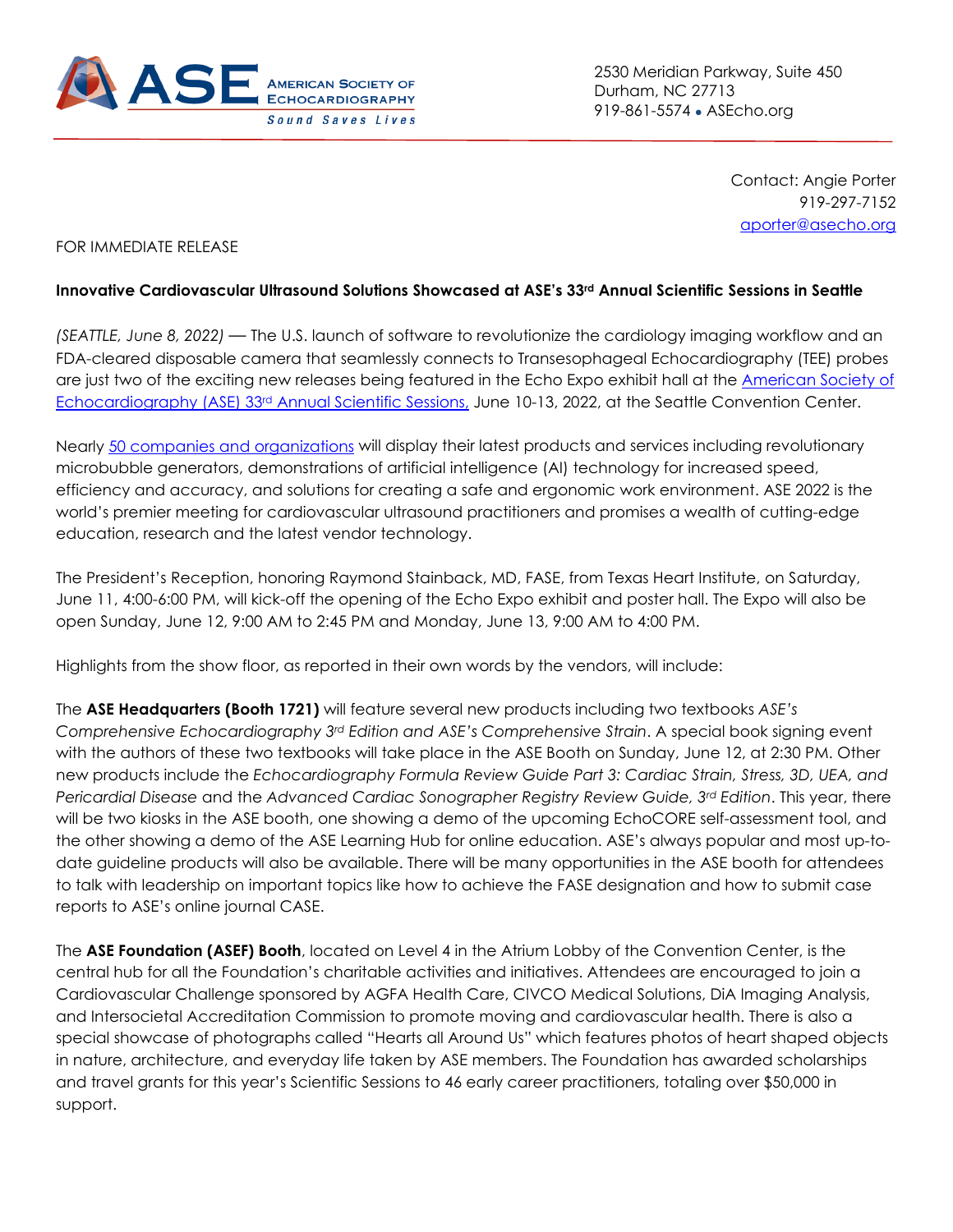**3D/4D Open Echo Interoperability (Booth 1420)** ASE has partnered with echo companies to facilitate 3D/4D data connections and integrations across vendors. Join these vendors, alongside leaders from ASE, on Sunday, June 12, 12:15-1:00 PM and Monday, June 13, 10:00-11:00 AM for a public demonstration of interoperable 3D/4D data and see how we are working together to provide seamless access and improved workflow.

**Agitated Solutions (Booth 1910)** Agitated Solutions is rethinking how we perform bubble studies. Their booth will feature demonstrations of the revolutionary Orbis<sup>TM</sup> microbubble generator, which is currently under review by the FDA. The Orbis improves workflow efficiency in cardiac bubble studies by eliminating the need for manual agitation of saline and allowing for use by a single operator. The Orbis is designed to automatically generate consistent long-lasting microbubbles for optimal imaging. Dr. Micah Eimer from Northwestern Medicine will be presenting data on the device at ASE.

**Biodex Medical (now a part of Mirion) (Booth 2022)** The Biodex™ Sound Pro™ Ultrasound table is the combination product for on demand Cardio, OB/GYN and general procedures. Designed for the Sonographer, the open chassis design allows for roll-in close access, coupled with controls on either side providing for quick patient scanning. Low wheelchair loading height, 500 lb. patient load, 30" table width, and auto leveling fully adjustable for patient comfort. A Biodex table is the smart choice offering several models customizable for your needs.

**Bristol Myers Squibb (Booth 1927)** Learn more about Hypertrophic Cardiomyopathy (HCM) at Bristol Myers Squibb's HCM Hub, located at Booth 1927, where you can test your knowledge on cardiac imaging in HCM, explore cardiovascular pipeline & clinical trial panels, and learn key takeaways in understanding and navigating HCM. To learn more about echocardiography imaging, including considerations for obstructive HCM, please join the live symposium presentation "Imaging the Heart: Echocardiographic Approaches for HCM" with speaker Michael Trump, RCS on June 11, 4:30 PM - 5:15 PM PDT in Science & Technology Theatre 1!

**CardiaLine (Booth 2027)** CardiaLine offers an innovative product with trailblazing functionality to create the perfect stress echo reclining ergometer. The low-profile height enables convenient access for elderly patients and the sturdy design supports patent weights of up to 200 kg. The multi-functionality of the stress echo reclining ergometer is a perfect solution to capture peak cardiac stress images without compromising the safety of the patient or the clinician! When the stress echo reclining ergometer is not being used for stress echocardiography, it can then be used for routine echocardiography. For more product information, email [info@cardialine.com.](mailto:info@cardialine.com)

**DiA Imaging Analysis (Booth 2015)** DiA Imaging Analysis empowers echo labs professionals with AI, enabling automated analysis of cardiac ultrasound images with increased speed, efficiency and accuracy. The company's AI-based cardiac ultrasound analysis software solution, **LVivo Seamless™** is FDA cleared and CE marked that runs behind-the-scenes, on echo lab servers, to automatically select and analyze the optimal apical views, generating instantly key measurements including Strain, Ejection Fraction (EF) and Right Ventricle (RV) size and function, on all echo studies. Results appear as an in-motion, editable secondary capture on any PACS viewer, increasing scanning capacity, save measurements time, maximizes strain reimbursement and optimizing echo lab workflow.

## **Episilon Imaging (Booth 2021)**

EchoInsight® visualization and analysis makes it easy to incorporate the clinical benefits of echo strain imaging into routine practice. As a vendor neutral software and, now available, in a zero-footprint architecture, EchoInsight provides improved analysis and interpretation tools that enable clinicians to optimize patient care and workflow by accessing strain imaging anywhere in a hospital network. Epsilon Imaging offers EchoInsight applications designed specifically for managing a wide variety of clinical indications including LV, LV Contrast, Stress Echo, RV, and Full Heart. Additionally, Echolnsight automates cardiac function measurements based on ASE guidelines and provides trending capabilities for efficient patient monitoring.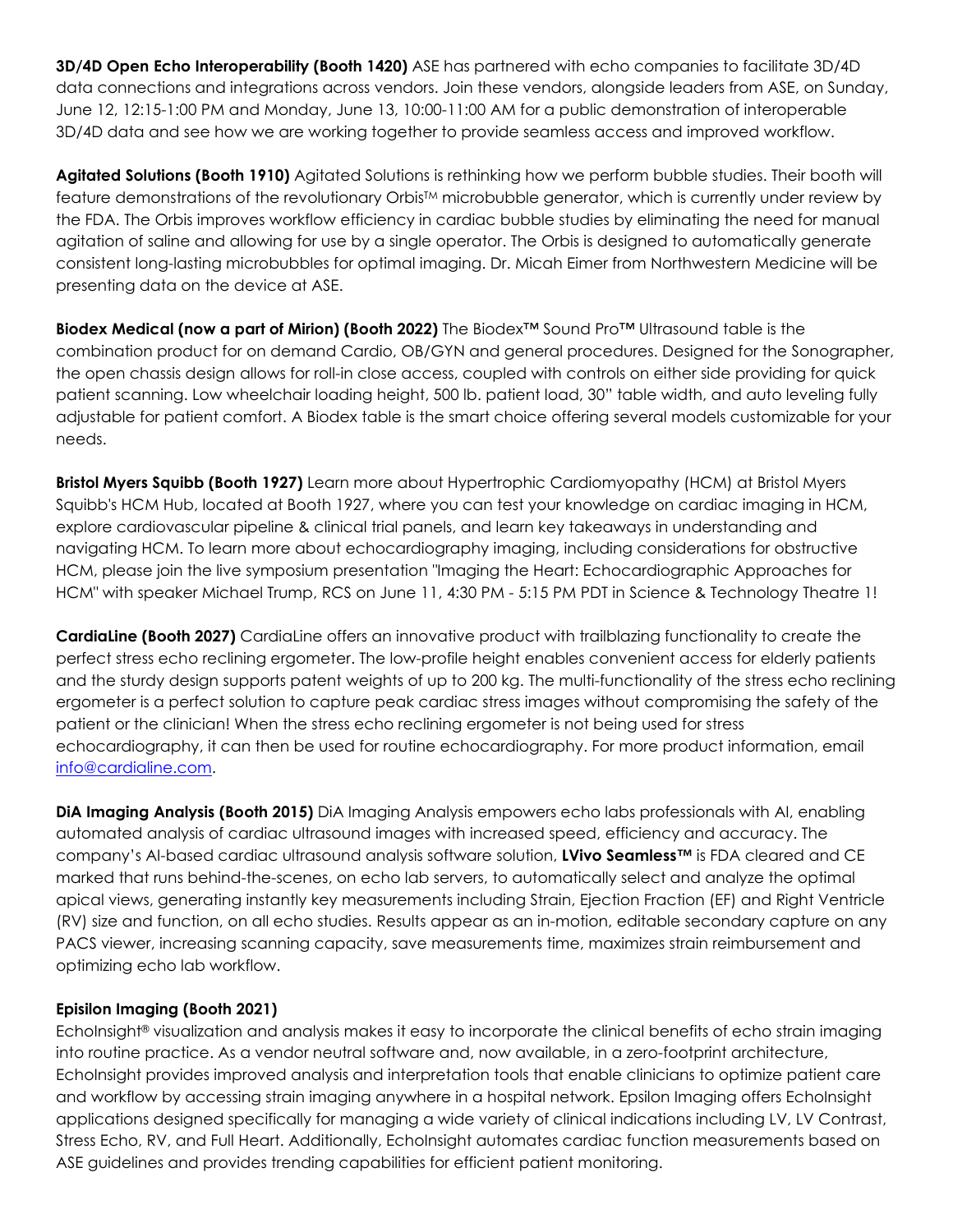**Esaote North America/Pie Medical Imaging (Booth 1921)** The NEW MyLab™ X8cv ultrasound system draws upon Esaote's legacy of innovation in its balance of performance and ergonomics. This dedicated cardiovascular ultrasound system is equipped with automated EF, robust strain package, enhanced color sensitivity, advanced technologies, and a wide range of transducers to help provide diagnostic confidence for optimized clinical outcomes. Pie Medical Imaging, an Esaote company, develops software solutions for cardiovascular image analysis with intuitive workflows from patient admission to exam execution, reporting, post-processing, and distribution. Stop by booth 1921 for a product demonstration.

**European Association of Cardiovascular Imaging (EACVI) (Booth 1828)** The EACVI Team will be pleased to welcome you to its booth, help you discover EACVI membership and its benefits, and share its textbooks on Cardiovascular Imaging that will be available for sale. You will also have the opportunity to pick up marketing copies of the European Heart Journal-Cardiovascular Imaging for free.

**GE Healthcare (Booth 1707)** GE Healthcare is proud to showcase important research, innovation, and collaboration at the forefront of echocardiography at booth 1707. **Vivid™** cardiovascular ultrasound systems utilize AI technology to help reduce tedious tasks and improve workflow efficiency. Innovations like **Vscan™** handheld ultrasound, 4D ICE and more are breaking new ground in the world of echo.

**HeartLab Limited (Booth 1409)** HeartLab builds software to revolutionize the cardiology imaging workflow and will exhibit those tools at ASE for the first time this year. Pulse allows sonographers, cardiologists and other clinicians to report more efficiently using their zero-download web-based system. Excitingly, HeartLab is launching Pulse in the USA at the ASE Scientific Sessions. "We've worked very closely with clinicians to develop a system that is a huge step up in workflow compared to their current systems. It's been in use in New Zealand during development, and we're excited to now be launching in the USA," says CEO Will Hewitt.

**ImageGuideEcho Registry (Booth 1729)** The ImageGuideEcho Registry® is an echocardiography data repository for quality improvement owned and operated by ASE. The ImageGuideEcho Registry provides automatically generated QI feedback and analytics for the benefit of stakeholders, including patients, physicians, and researchers. The Registry focuses on driving technology applications and assessing specific quality metrics and patient outcomes across medical centers within the field of echocardiography. Visit the Registry Booth to learn how you and your colleagues can be a part of the growing pillars of the Registry for the benefit of patients, your institution, and the field of echo.

**Inozyme Pharma (Booth 2026)** Inozyme is developing a novel enzyme replacement therapy for the treatment of Generalized Arterial Calcification of Infancy (GACI), a rare and devastating calcification disorder with high infant mortality and significant morbidity. GACI is recognized in infants and children through abnormal brightness of arteries or heart valves and vascular stenosis. Please visit the Inozyme booth #2026 to learn more about the signs and symptoms of GACI, possible future treatment options and a no cost genetic testing program for the ENPP1 and ABCC6 genes through Prevention Genetics.

**International Accreditation Commission (IAC) (Booth 2020)** Recognizing the critical role of facilities providing care to patients with congenital heart disease who transition their care from pediatric cardiology to adult cardiology services, IAC is pleased to announce the addition of a new accreditation testing area, **Adult Congenital Transthoracic Echocardiography Accreditation**. The *IAC Standards & Guidelines for Adult Congenital Transthoracic Echocardiography* have been established to provide guidance in training and experience, protocol development and resources needed to perform and interpret echocardiograms on patients with complex, congenital heart disease. By achieving IAC accreditation, facilities will demonstrate their commitment to high quality, specialized diagnostic imaging, to patients and referring physicians. Signup to receive program updates at intersocietal.org/signup.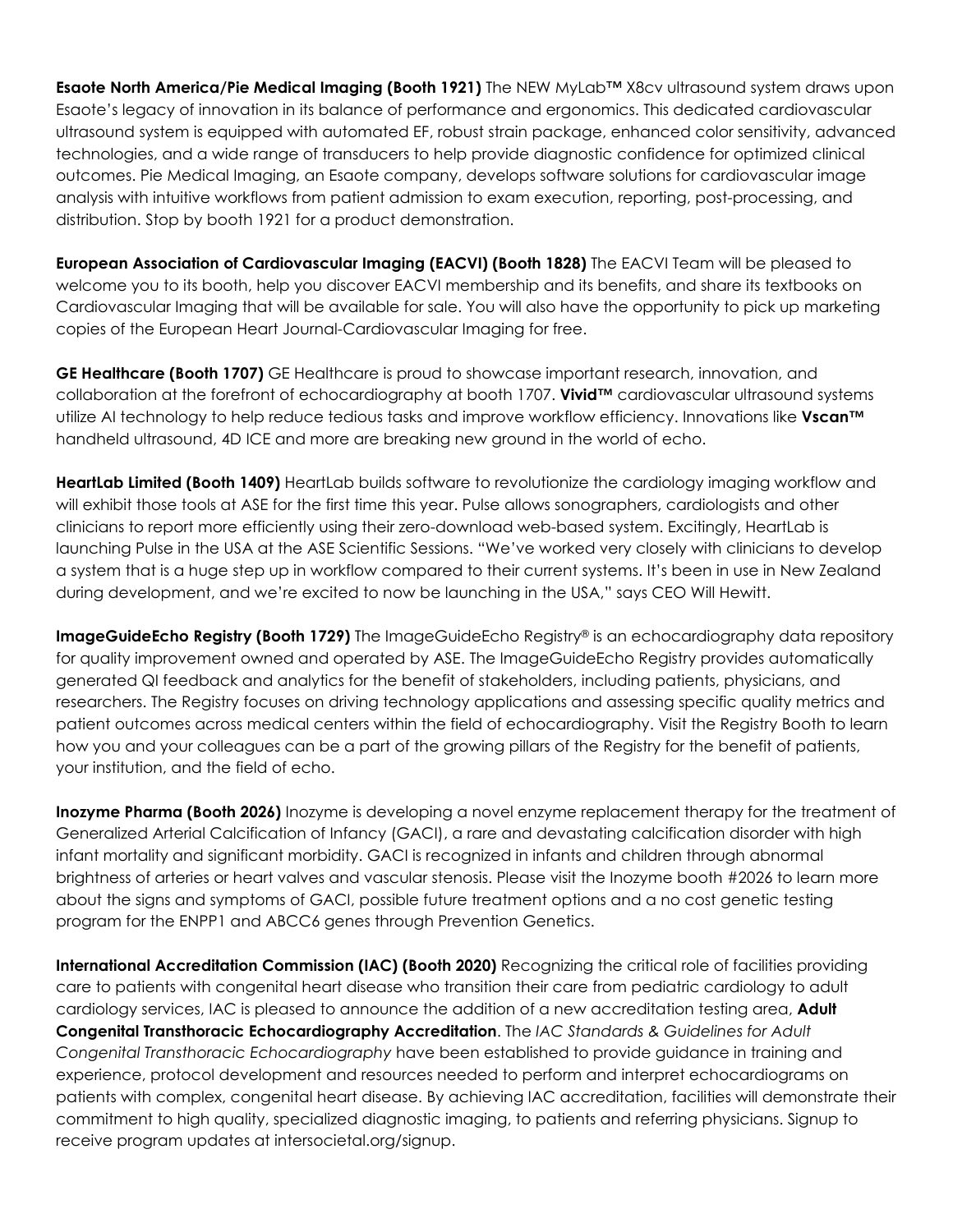**narnar LLC (Booth 2017)** narnar develops software for contrast ultrasound. Visit us at Booth 2017 to learn more about its NIH-funded work on a reading workstation for contrast echocardiography. For this year's ASE meeting, narnar developed a kiosk app, to let you try your skills and test its image processing methods. The results obtained from all participants will be published shortly after the meeting.

**NovaSignal (Booth 2126)** Stop by booth #2126 to see a live demo of the NovaSignal Platform and learn firsthand the ways NovaSignal is revolutionizing TCD through the applications of robotics, artificial intelligence and cloud computing. The NovaSignal platform, including the FDA cleared NovaGuide 2 Intelligent Ultrasound and cloud-based NovaGuide View, assesses cerebral hemodynamics in real time to provide health care practitioners with critical information that guides patient diagnosis and treatment. In a recent clinical trial, the NovaGuide 2 Intelligent Ultrasound demonstrated >3X detection rate of right-to-left shunt compared to standard of care transthoracic echocardiography (TTE).1

*<sup>1</sup> Rubin, M., Shah, R., et al. Novel Robotic-Assisted Transcranial Doppler versus Transthoracic Echocardiography to Detect Right-to-Left Shunts. New Orleans, LA USA: International Stroke Conference - Late Breaking Abstract.*

**Philips (Booth 1907)** At ASE 2022, Philips brings together the latest release of the **EPIQ CVx** and **Affiniti CVx** ultrasound platforms, automated analysis, **Collaboration Live** remote diagnosis and **Philips Ultrasound Workspace**, an industry leading vendor-neutral echocardiography image analysis and reporting solution that can be accessed remotely via a browser. Clinicians can now leverage seamless diagnostic workflows, wherever echocardiography data needs to be reviewed and analyzed. **EchoNavigator 4.0**1, the new release of its advanced image-guided therapy solution for the treatment of structural heart disease gives users of Philips' EPIQ CVXi interventional cardiology ultrasound system greater control of live fusion-imaging on the Azurion Image Guided Therapy System. *1Philips EchoNavigator 4.0 is not yet available in USA.*

**ScImage, Inc. (Booth 1615)** SCIMAGE PICOM365 + DIA AUTOMATION = IMPROVED CLINICAL OUTCOMES. Efficiency is the key to assure staff productivity and satisfaction, and specialized post-processing techniques utilizing AI can significantly improve the consistency, quality and workflow of Strain in Echocardiology. **At this year's ASE, ScImage introduces a new partnership with DiA Imaging Analysis LVivo Strain software.** These two progressive organizations are blazing trails to provide optimized workflow and improved patient outcomes. [Learn more about the partnership.](https://scimage.com/wp-content/uploads/2022/06/ScImage_PR_2022-06-07_DiA-ScImage-Partnership.pdf)

**Siemens Healthineers (Booth 1715)** At this year's ASE, Siemens Healthineers will present its broad portfolio of innovative Ultrasound solutions. This encompasses Point of Care, bedside ultrasound machines, as well as the complete solution for Structural Heart, Advanced Echo, and Electrophysiology. Attendees will be able to get hands-on with the 4D Volume ICE simulator in the booth and learn how the next-generation AcuNav Volume catheter, launched in March 2022, enables physicians to get closer to the anatomy of interest and take more command of their Structural Heart procedures.

**Sound Ergonomics, LLC (Booth 1906)** This year at the 2022 ASE Scientific Session Sound Ergonomics, LLC plans to showcase its newest, all-electric cardiac ultrasound exam table. It will also introduce attendees to its Sound Work Environments<sup>™</sup> program which is designed for facilities to demonstrate their commitment to a safe and ergonomic work environment for the sonographers. Sound Ergonomics, LLC focuses on the entire work space and how all the components work together to reduce injury risks to the workers.

**Ventripoint Diagnostics (Booth 1714)** A BETTER POINT OF CARE SOLUTION TO IMAGING THE HEART. VMS+ is designed to create an accurate 3D model of your heart from a 2D echocardiogram and allow you to obtain cardiac metrics on all four chambers of the heart within minutes. With VMS+ obtaining accurate, reproducible results does not require "perfect images." **Come see us at booth 1714** and see what Ventripoint's technology can do for your practice and your patients.